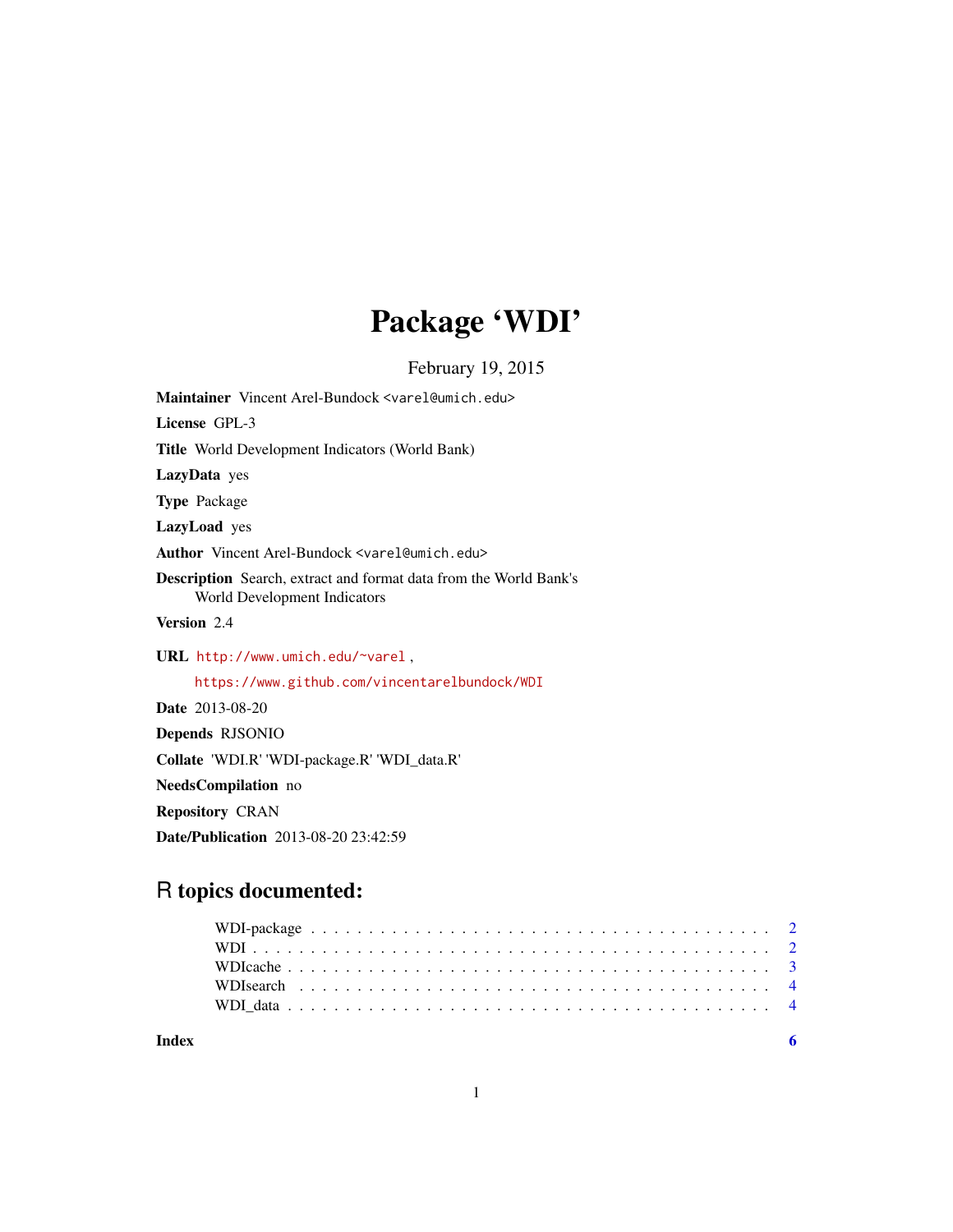<span id="page-1-0"></span>

#### Description

Search, extract and format data from the World Bank's World Development Indicators

#### Details

The WDI function provides convenient access to the World Bank's WDI download API. For fast searching, the WDI package ships with a local list of available data series. This local list can be updated to the latest version using the WDIcache function.

#### Author(s)

Vincent Arel-Bundock <varel@umich.edu>

#### References

<http://www.umich.edu/~varel> <https://github.com/vincentarelbundock/WDI>

WDI *WDI: World Development Indicators (World Bank)*

#### Description

Downloads the requested data by using the World Bank's API, parses the resulting JSON file, and formats it in long country-year format.

#### Usage

```
WDI(country = "all", indicator = "NY.GNS.ICTR.GN.ZS",
  start = 2005, end = 2011, extra = FALSE, cache = NULL)
```
#### Arguments

| country   | Vector of countries (ISO-2 character codes, e.g. "BR", "US", "CA") for which<br>the data is needed. Using the string "all" instead of individual iso codes pulls<br>data for every available country. |
|-----------|-------------------------------------------------------------------------------------------------------------------------------------------------------------------------------------------------------|
| indicator | Character vector of indicators codes. See the WDIsearch() function.                                                                                                                                   |
| start     | First year of data                                                                                                                                                                                    |
| end       | Last year of data                                                                                                                                                                                     |
| extra     | TRUE returns extra variables such as region, iso3c code, and income Level                                                                                                                             |
| cache     | NULL (optional) a list created by WDIcache() to be used with the extra=TRUE<br>argument                                                                                                               |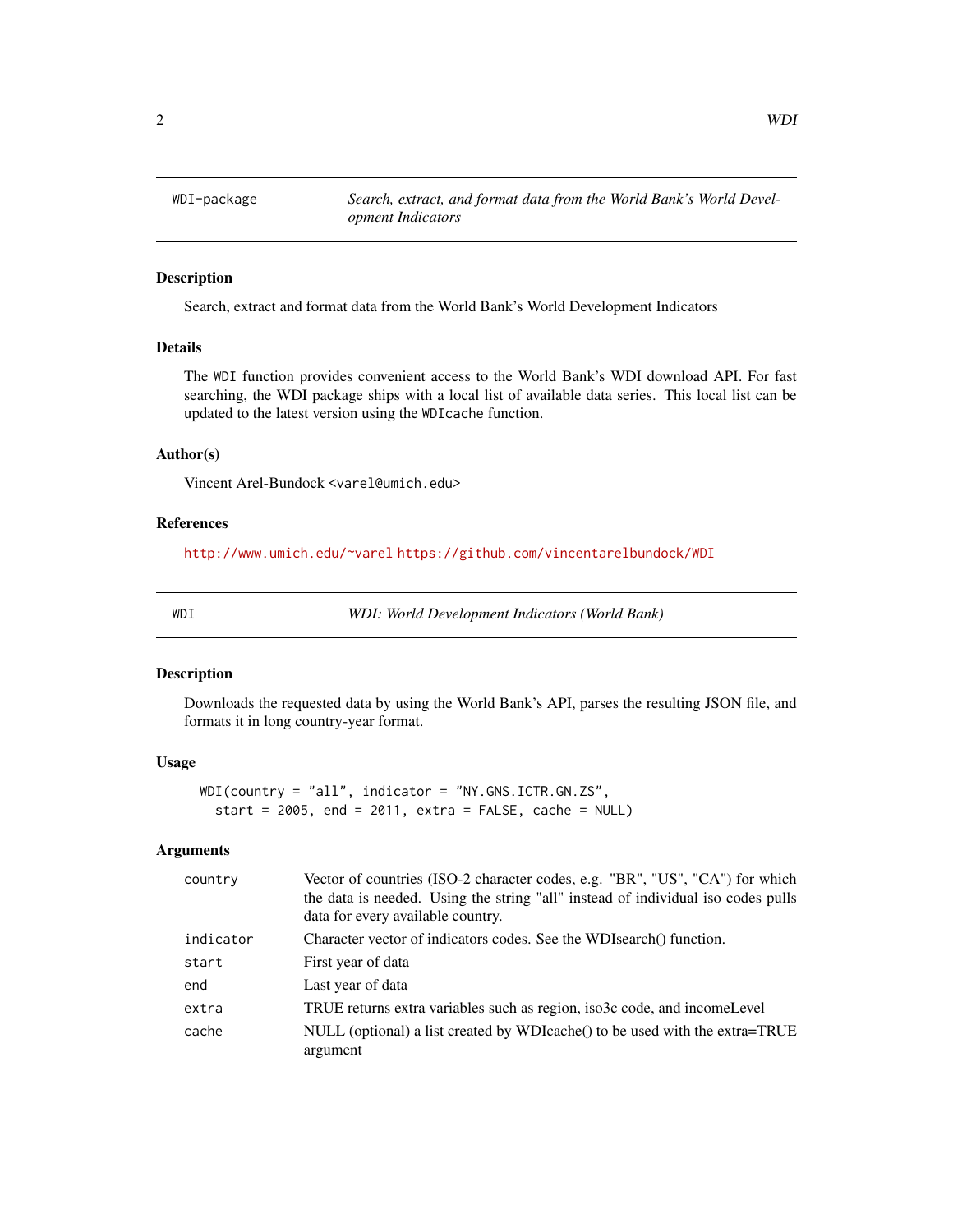#### <span id="page-2-0"></span>WDIcache 3

#### Value

Data frame with country-year observations

#### Author(s)

Vincent Arel-Bundock <varel@umich.edu>

#### Examples

```
WDI(country="all", indicator=c("AG.AGR.TRAC.NO","TM.TAX.TCOM.BC.ZS"),
    start=1990, end=2000)
WDI(country=c("US","BR"), indicator="NY.GNS.ICTR.GN.ZS", start=1999, end=2000,
    extra=TRUE, cache=NULL)
```
WDIcache *Update the list of available WDI indicators*

#### Description

Download an updated list of available WDI indicators from the World Bank website. Returns a data frame for use in the WDIsearch function.

#### Usage

WDIcache()

#### Value

Series of indicators, sources and descriptions in data frame format

#### Note

Downloading all series information from the World Bank website can take time.

The WDI package ships with a local data object with information on all the series available on 2012- 06-18. You can update this database by retrieving a new list using WDIcache, and then feeding the resulting object to WDIsearch via the cache argument.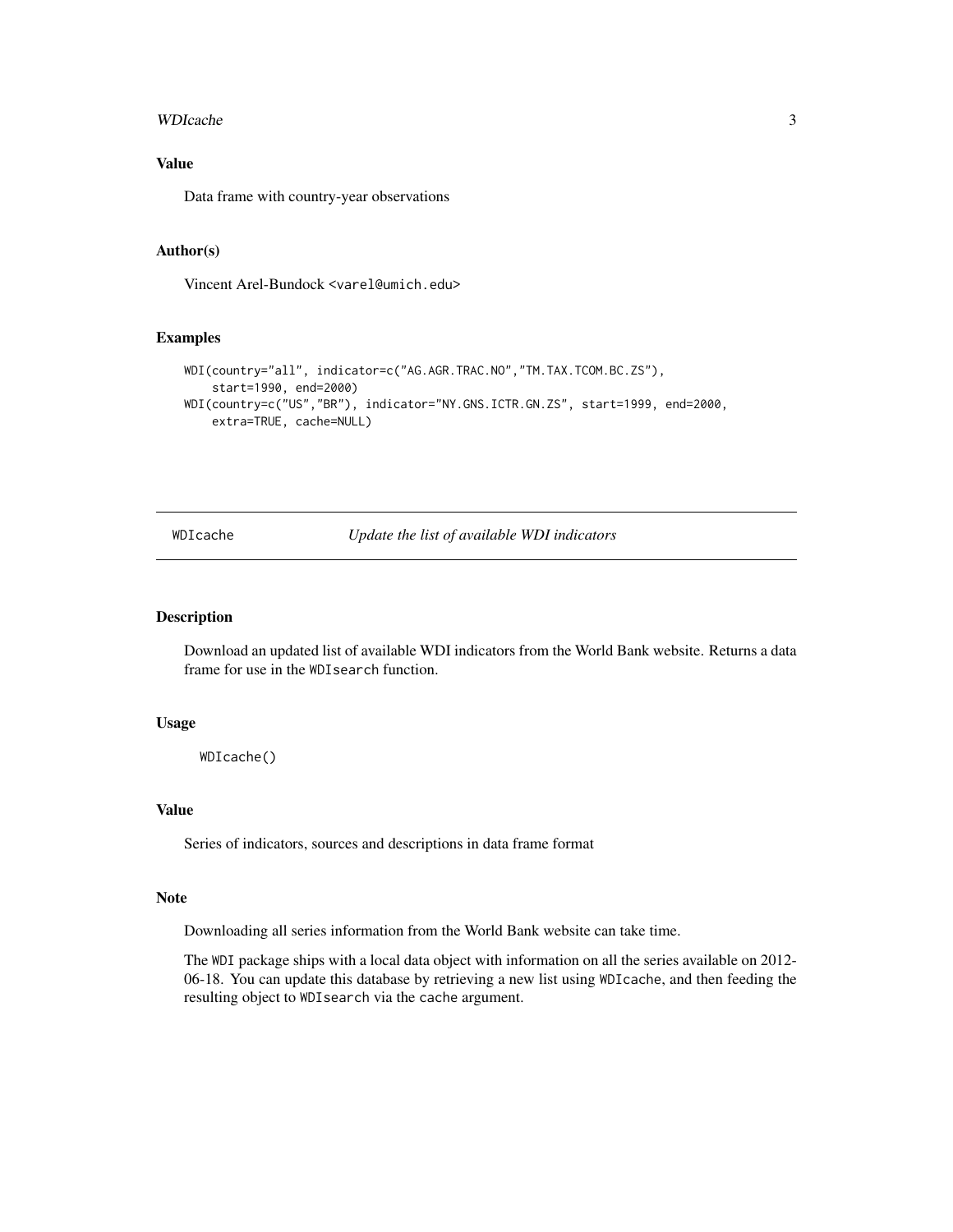<span id="page-3-0"></span>

#### Description

Data frame with series code, name, description, and source for the WDI series which match the given criteria

#### Usage

```
WDIsearch(string = "gdp", field = "name", short = TRUE,
  cache = NULL)
```
#### Arguments

| string | Character string. Search for this string using grep with ignore.case=TRUE.                                                              |
|--------|-----------------------------------------------------------------------------------------------------------------------------------------|
| field  | Character string. Search this field. Admissible fields: 'indicator', 'name', 'de-<br>scription', 'sourceDatabase', 'sourceOrganization' |
| short  | TRUE: Returns only the indicator's code and name. FALSE: Returns the indi-<br>cator's code, name, description, and source.              |
| cache  | Data list generated by the WDI cache function. If omitted, WDI search will search<br>a local list of series.                            |

#### Value

Data frame with code, name, source, and description of all series which match the criteria.

#### Examples

```
WDIsearch(string='gdp', field='name', cache=NULL)
WDIsearch(string='AG.AGR.TRAC.NO', field='indicator', cache=NULL)
```

| WDI_data | World Development Indicators series and country information |
|----------|-------------------------------------------------------------|
|----------|-------------------------------------------------------------|

#### Description

A list of two character matrices.

#### Format

List of 2 data frames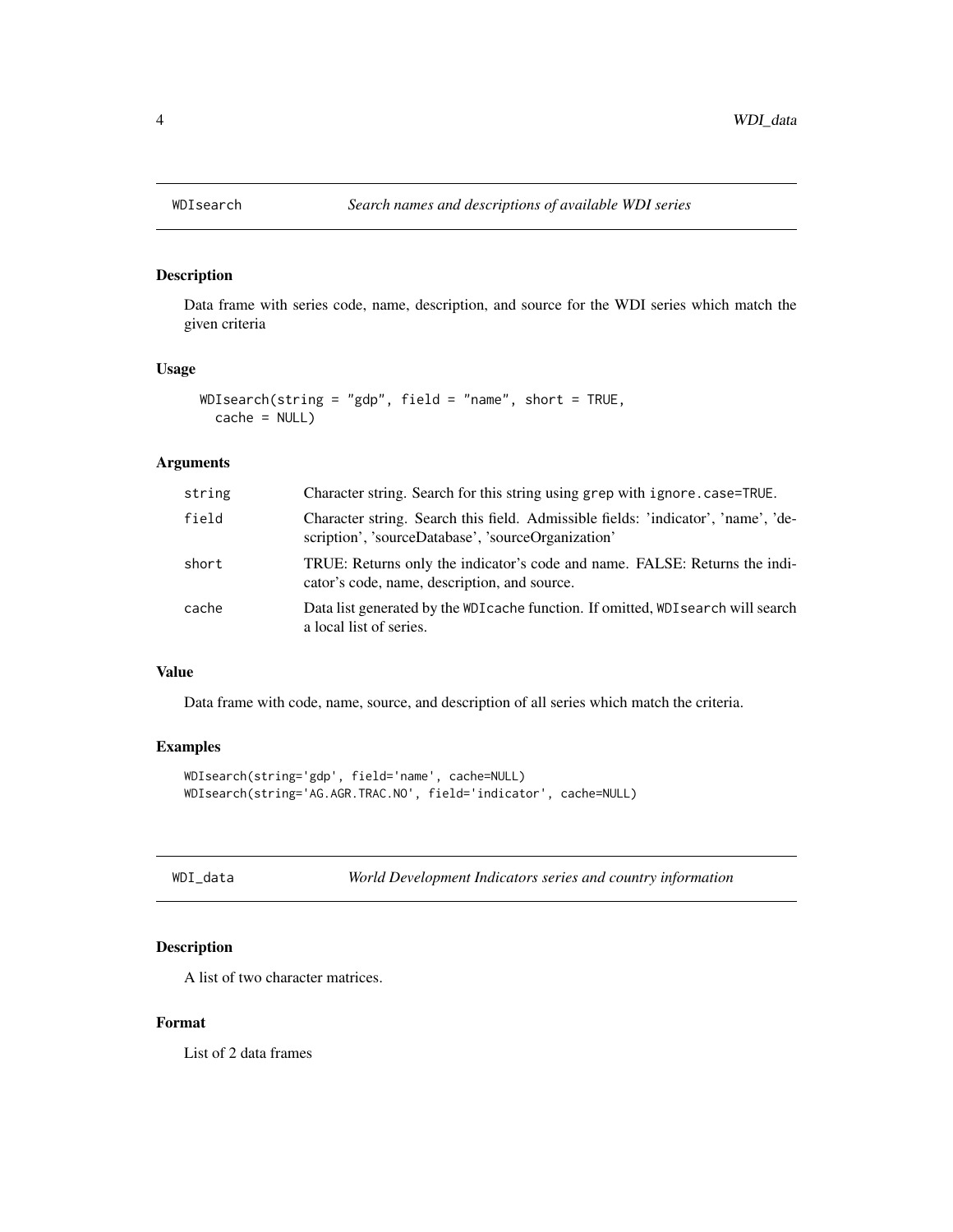#### WDI\_data 5

#### Details

The first character matrix includes a full list of WDI series (updated 2012-06-18):

- id WDI indicator code
- name Short name of the series
- sourceNote Detailed description provided by the source
- source Source database
- sourceOrganization Source organization

The second character matrix includes extra country information (updated 2012-06-18):

- iso3c ISO 3-letter country code
- iso2c ISO 2-letter country code
- country Country name (long English form)
- region Region
- capital Capital
- longitude Longitude
- latitutde Latitude
- income Income level as defined by the World Bank
- lending Lending category, as defined by the World Bank